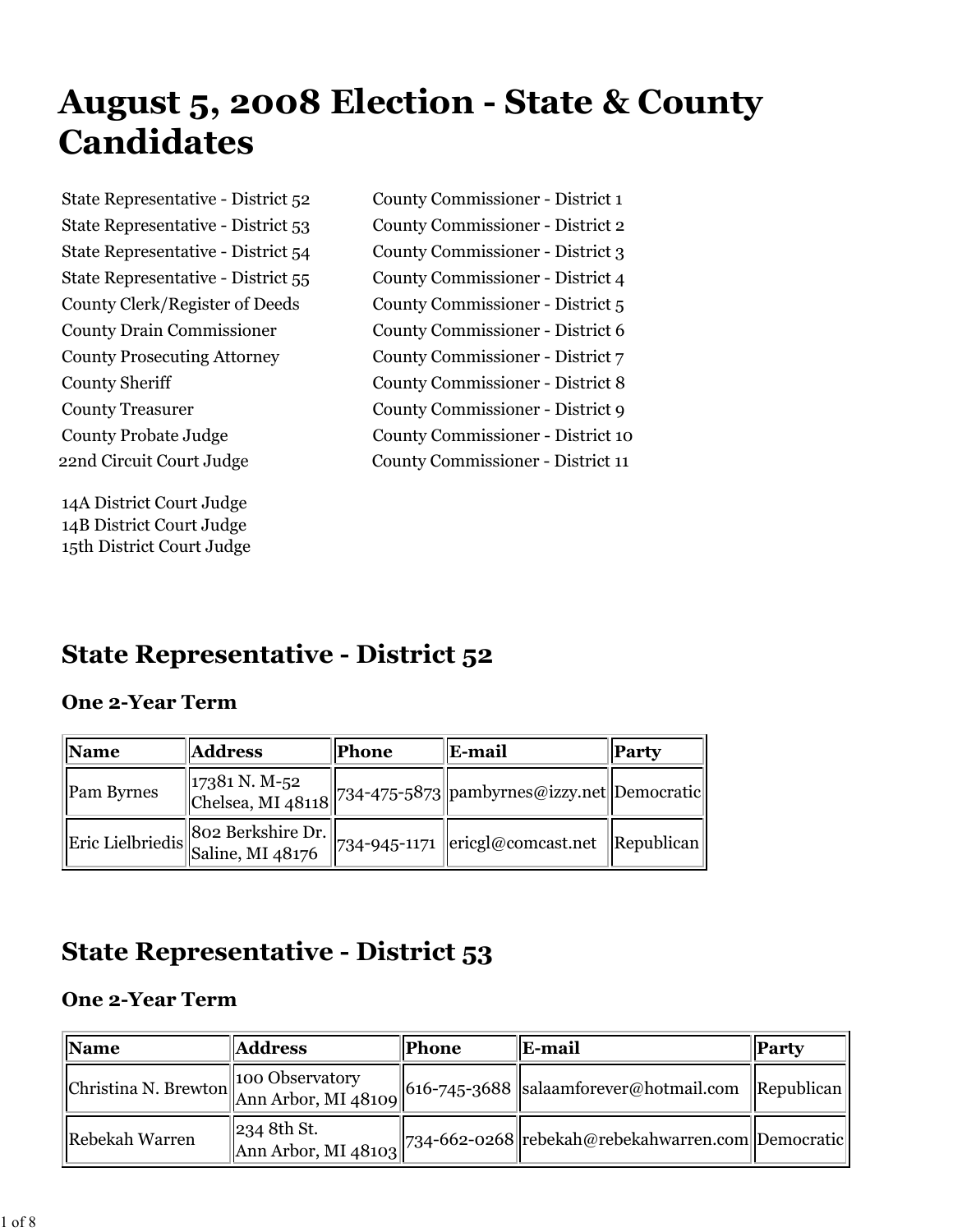### **State Representative - District 54**

#### **One 2-Year Term**

| Name          | <b>Address</b>                                                | <b>Phone</b> | E-mail                                                               | Party                      |
|---------------|---------------------------------------------------------------|--------------|----------------------------------------------------------------------|----------------------------|
| Tom Banks     | 230 S. Mansfield<br>Ypsilanti, MI 48197                       |              | 734-476-4930 tmb14@comcast.net                                       | $\vert$ Republican $\vert$ |
| Edison Hubert | $\vert$ 1431 Leforge Apt. 207<br>Ypsilanti, MI 48198          | 313-575-5173 | $\left\ $ info@electedisonhubert.com $\left\ $ Democratic $\right\ $ |                            |
|               | Alma Wheeler Smith 5540 Five Mile Rd,<br>South Lyon, MI 48178 |              | $\ 248-437-8043\ $ awsmith575@aol.com                                | <i><b>Democratic</b></i>   |

### **State Representative - District 55**

#### **One 2-Year Term**

| <b>Name</b>          | <b>Address</b>                       | <b>Party</b> |
|----------------------|--------------------------------------|--------------|
| <b>Kathy Angerer</b> | P.O. Box 157<br>Dundee, MI 48131     | Democratic   |
| <b>Ken Devee</b>     | P.O. Box 189<br>Dundee, MI 48131     | Republican   |
| Paul S. Jensen       | P.O. Box 4372<br>Ann Arbor, MI 48106 | Republican   |
| Frank Moynihan       | 400 Anderson St.<br>Milan, MI 48160  | Republican   |

### **County Clerk/Register of Deeds**

#### **One 4-Year Term**

| Name                                                                                                                    | <b>Address</b> | <b>Phone</b> | E-mail                                         | Party |
|-------------------------------------------------------------------------------------------------------------------------|----------------|--------------|------------------------------------------------|-------|
| Lawrence Kestenbaum $\begin{bmatrix} 1726 \text{ W.} \text{Stadium Blvd.} \\ \text{Ann Arbor, MI } 48103 \end{bmatrix}$ |                |              | 734-769-7388  kestenbaum@gmail.com  Democratic |       |

### **County Drain Commissioner**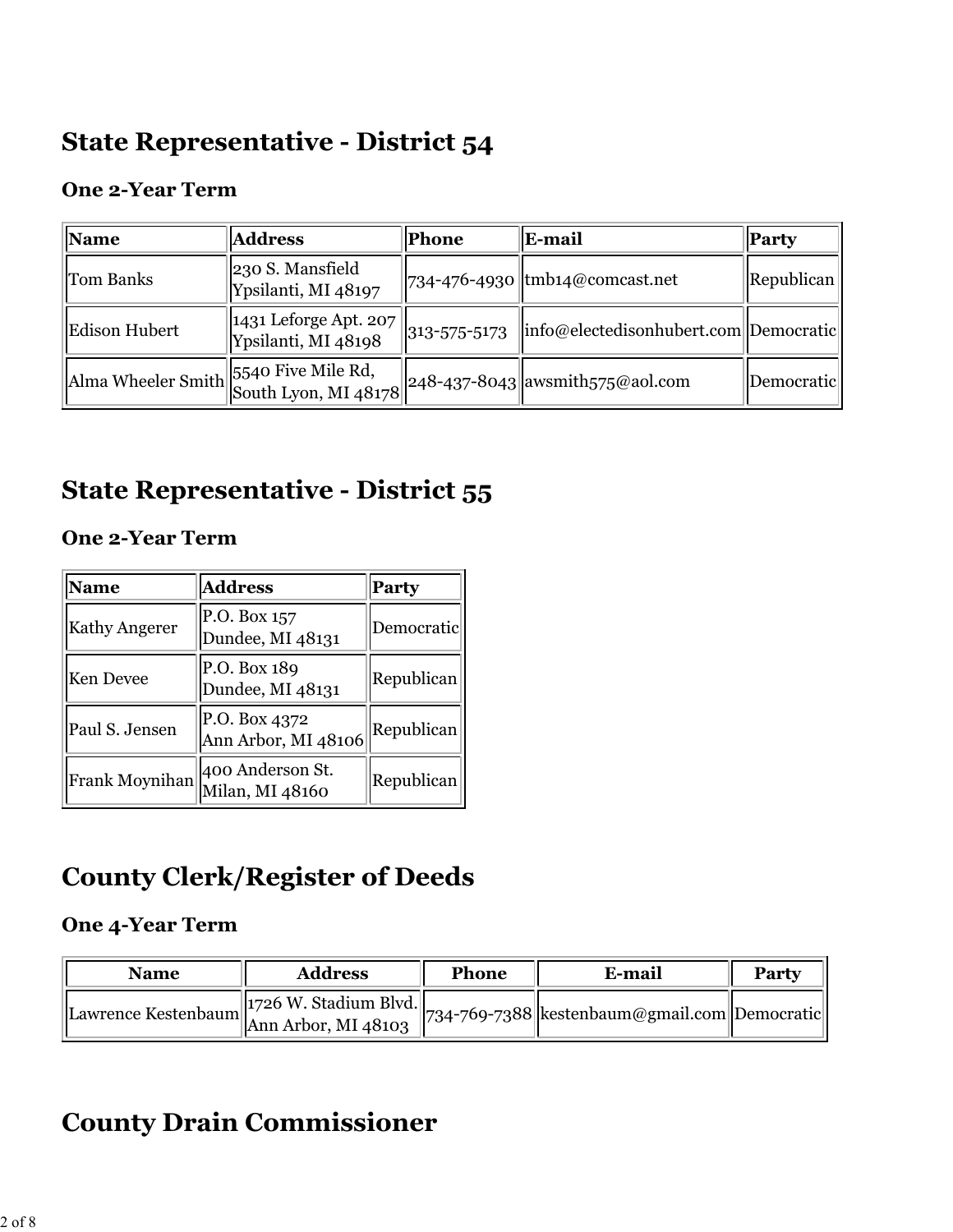#### **One 4-Year Term**

| <b>Name</b>  | <b>Address</b>                                                                              | Phone | E-mail                                                             | Party      |
|--------------|---------------------------------------------------------------------------------------------|-------|--------------------------------------------------------------------|------------|
| Janis Bobrin | $\frac{1}{3465}$ Vintage Valley Rd. 734-995-0947 bobrinj@comcast.net<br>Ann Arbor, MI 48105 |       |                                                                    | Democratic |
|              | Richard Deitering 13080 Rawsonville                                                         |       | $734 - 786 - 1533$ $\left  \text{rcd}_2\omega \right $ hotmail.com | Democratic |
|              | Douglas A. Egeler 18100 Garvey Rd.                                                          |       | 734-475-9954  daegeler@hotmail.com  Democratic                     |            |

## **County Prosecuting Attorney**

### **One 4-Year Term**

| <b>Name</b> | <b>Address</b> | <b>Phone</b> | <b>IE-mail</b>                                                                       | Party |
|-------------|----------------|--------------|--------------------------------------------------------------------------------------|-------|
|             |                |              | Brian L. Mackie 2401 Meadowridge Ct. 734-327-7927 brianmackie@comcast.net Democratic |       |

### **County Sheriff**

### **One 4-Year Term**

| <b>Name</b>      | <b>Address</b>                                        | Phone | E-mail                                                 | <b>Party</b> |
|------------------|-------------------------------------------------------|-------|--------------------------------------------------------|--------------|
| Iva Jo Bielec    | 7775 Milan Oakville Rd.<br>Milan, MI 48160            |       | 734-439-3902  iva@dundee.net                           | Democratic   |
| Jerry L. Clayton | 147 Carriage Way<br>Ypsilanti, MI 48197               |       | 734-320-4793  jerryclayton4sheriff@mac.com  Democratic |              |
| Daniel J. Minzey | <b>S920 Hay Rake Hollow</b><br>Chelsea, MI 48118      |       | $\left 734-433-1252\right $ theminz@aol.com            | Democratic   |
| Dwayne Taylor    | $ 2630$ International Dr. 928B<br>Ypsilanti, MI 48197 |       | 269-744-5708 dwaynetaylor81@yahoo.com                  | Republican   |

### **County Treasurer**

| Чπ. | . מה                            | <u>___</u> | $^{\bullet}$<br>.  | רו                |
|-----|---------------------------------|------------|--------------------|-------------------|
| __  | $\Delta$<br><b>COD</b><br>- - - | __         | an<br>.<br>------- | ш.<br>.<br>$\sim$ |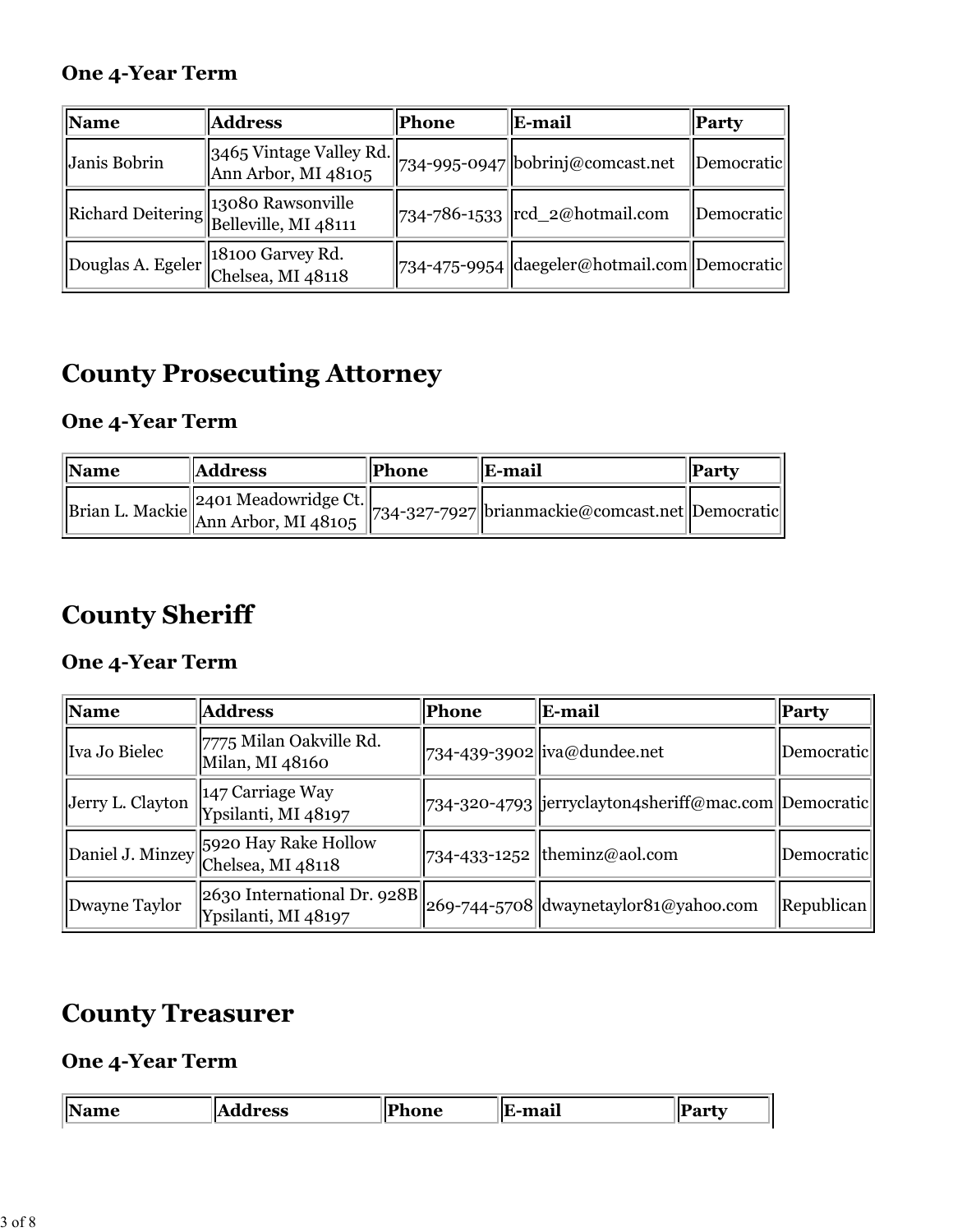|  | Catherine McClary 2669 Page Ave.<br>$\begin{bmatrix} 2669 \text{ Page Ave.} \\ \text{Ann Arbor, MI } 48104 \end{bmatrix}$ 734-926-0059 cmcclary@provide.net Democratic |  |
|--|------------------------------------------------------------------------------------------------------------------------------------------------------------------------|--|
|  |                                                                                                                                                                        |  |

### **County Probate Judge**

### **One 6-Year Term**

| <b>Name</b>           |
|-----------------------|
| Nancy Francis (INCUM) |

### **22nd Circuit Court Judge**

#### **Two 6-Year Terms**

| Name                      |
|---------------------------|
| Douglas B. Shapiro        |
| Donald E. Shelton (INCUM) |
| David S. Swartz (INCUM)   |

### **14A District Court Judge**

#### **One 6-Year Term**

**Name** Richard E. Conlin (INCUM)

### **14B District Court Judge**

| <b>Name</b>         |
|---------------------|
| <b>Charles Pope</b> |
| John W. Reiser      |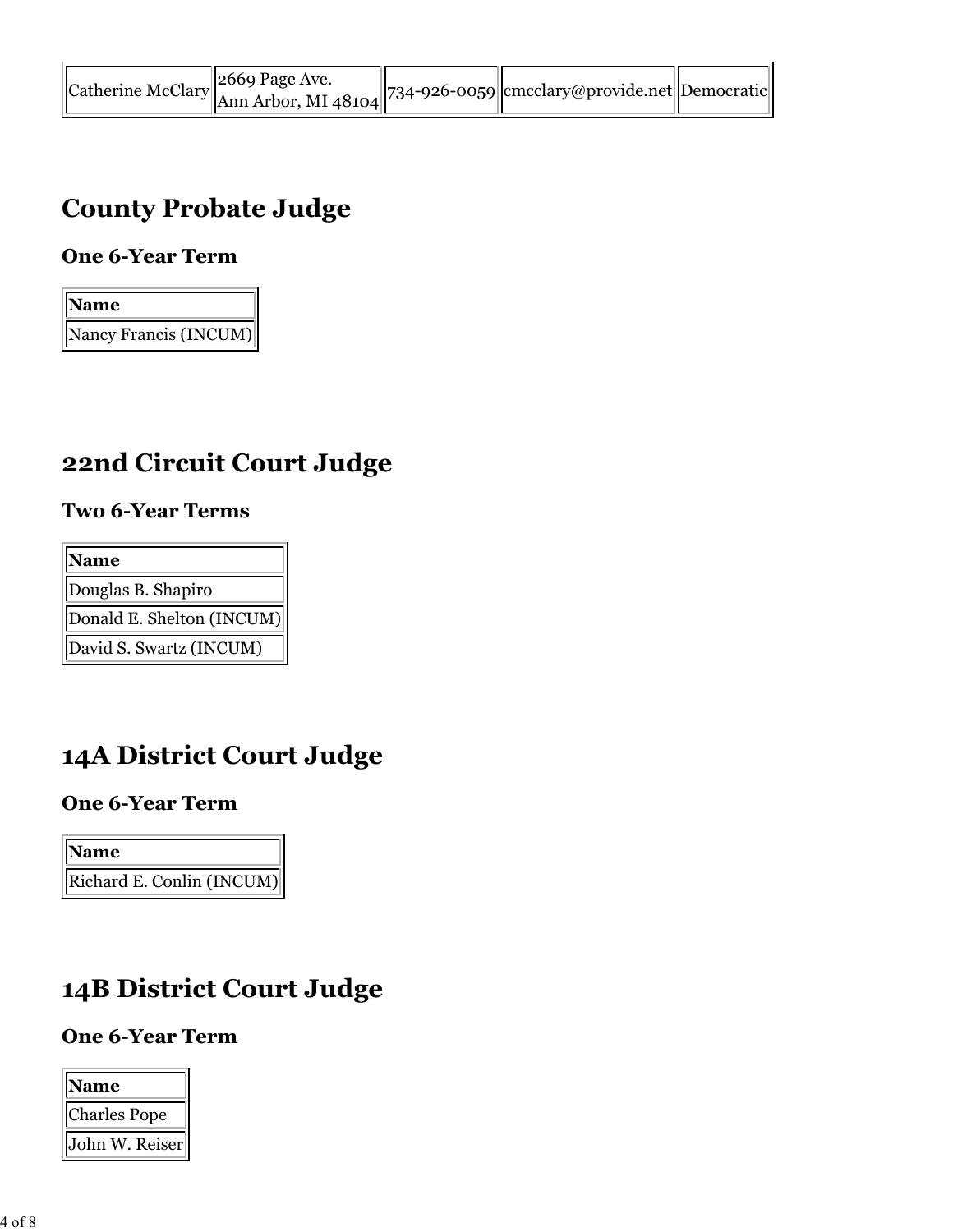### **15th District Court**

#### **One 6-Year Term**

| <b>Name</b>        |
|--------------------|
| Margaret Connors   |
| Chris Easthope     |
| Eric Gutenberg     |
| Joan H. Lowenstein |

### **County Commissioner - District 1**

#### **One 2-Year Term**

| <b>Name</b> | <b>Address</b>                      | <b>Phone</b> | E-mail                                                                                                                                       | Party      |
|-------------|-------------------------------------|--------------|----------------------------------------------------------------------------------------------------------------------------------------------|------------|
|             | Eric Borregard 7544 Lake Hollow Ct. |              | $\ $ 734-383-0793 eborregard@aol.com                                                                                                         | Democratic |
| Mark Ouimet |                                     |              | $\begin{array}{ l l }\n 3502 \text{ River Pines Dr.}\n \text{Ann Arbor, MI } 48103\n\end{array}$ 734-663-0927 mco3502@comcast.net Republican |            |

### **County Commissioner - District 2**

#### **One 2-Year Term**

| <b>Name</b>  | <b>Address</b>                         | Phone | E-mail                                                                    | Party      |
|--------------|----------------------------------------|-------|---------------------------------------------------------------------------|------------|
|              | David M. Schmittou 8307 N. Warwick Ct. |       | 734-484-0929  davidschmittou@sbcglobal.net  Republican                    |            |
| Ken Schwartz |                                        |       | 4273 Easgate<br>Ann Arbor, MI 48103 734-253-2419 kenschwartz123@yahoo.com | Democratic |

### **County Commissioner - District 3**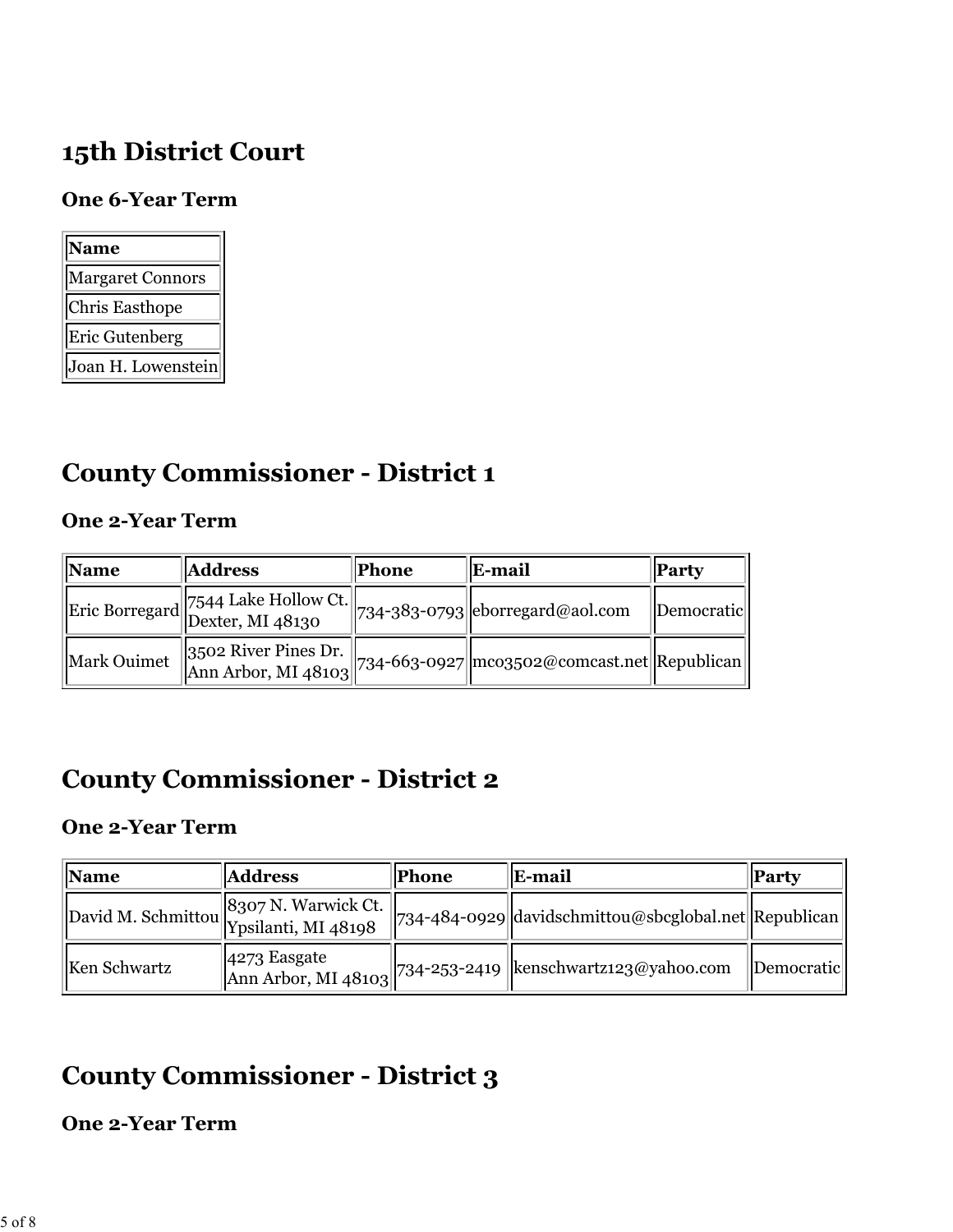| <b>Name</b>         | <b>Address</b>                                                   | <b>Phone</b> | E-mail                                           | <b>Party</b>      |
|---------------------|------------------------------------------------------------------|--------------|--------------------------------------------------|-------------------|
|                     | Frank Parkinson 3894 Brookview Dr.                               |              | 734-678-7268  fparkinson@comcast.net  Democratic |                   |
| Tom Partridge       | 4220 Eyrie Dr. Apt. 14<br>Ann Arbor, MI 48103 734-929-0769 $N/A$ |              |                                                  | Democratic        |
| <b>Jessica Ping</b> | 3822 Hedgerow Dr.<br>Saline, MI 48176                            |              | 734-358-5757 ping.jessica@gmail.com              | <b>Republican</b> |

# **County Commissioner - District 4**

#### **One 2-Year Term**

| <b>Name</b>                    | <b>Address</b>                        | Phone | E-mail                                                               | <b>Party</b> |
|--------------------------------|---------------------------------------|-------|----------------------------------------------------------------------|--------------|
| Owen Diaz                      | 45 East Lewis Ave.<br>Milan, MI 48160 |       | 734-439-2303   jordmail@aol.com                                      | Republican   |
| <b>Wesley Prater</b>           | 8303 Warner Rd.<br>Saline, MI 48176   |       | $ 734-944-0808 $ prater808@aol.com                                   | Democratic   |
| William Cullen Riney 75 Edison |                                       |       | Ypsilanti, MI 48197 734-528-2922 riney_bill@yahoo.com                | Democratic   |
| <b>Rick Roe</b>                | 8677 Merritt Rd.                      |       | Ypsilanti, MI 48197 734-485-7973   rickroe777@comcast.net Democratic |              |

### **County Commissioner - District 5**

### **One 2-Year Term**

| <b>Name</b>                                                | <b>Address</b> | <b>Phone</b> | <b>E-mail</b> Party |                          |
|------------------------------------------------------------|----------------|--------------|---------------------|--------------------------|
| Rolland Sizemore Jr. 7727 Tuttle Hill Rd. 734-482-7279 N/A |                |              |                     | <i><b>Democratic</b></i> |

# **County Commissioner - District 6**

| Name | <b>Address</b>                               | Phone                        | $\ $ E-mail Party |                   |
|------|----------------------------------------------|------------------------------|-------------------|-------------------|
|      | Ronnie Dean Peterson 1146 Rue Willette Blvd. | $\frac{1}{234-635-0791}$ N/A |                   | <i>Democratic</i> |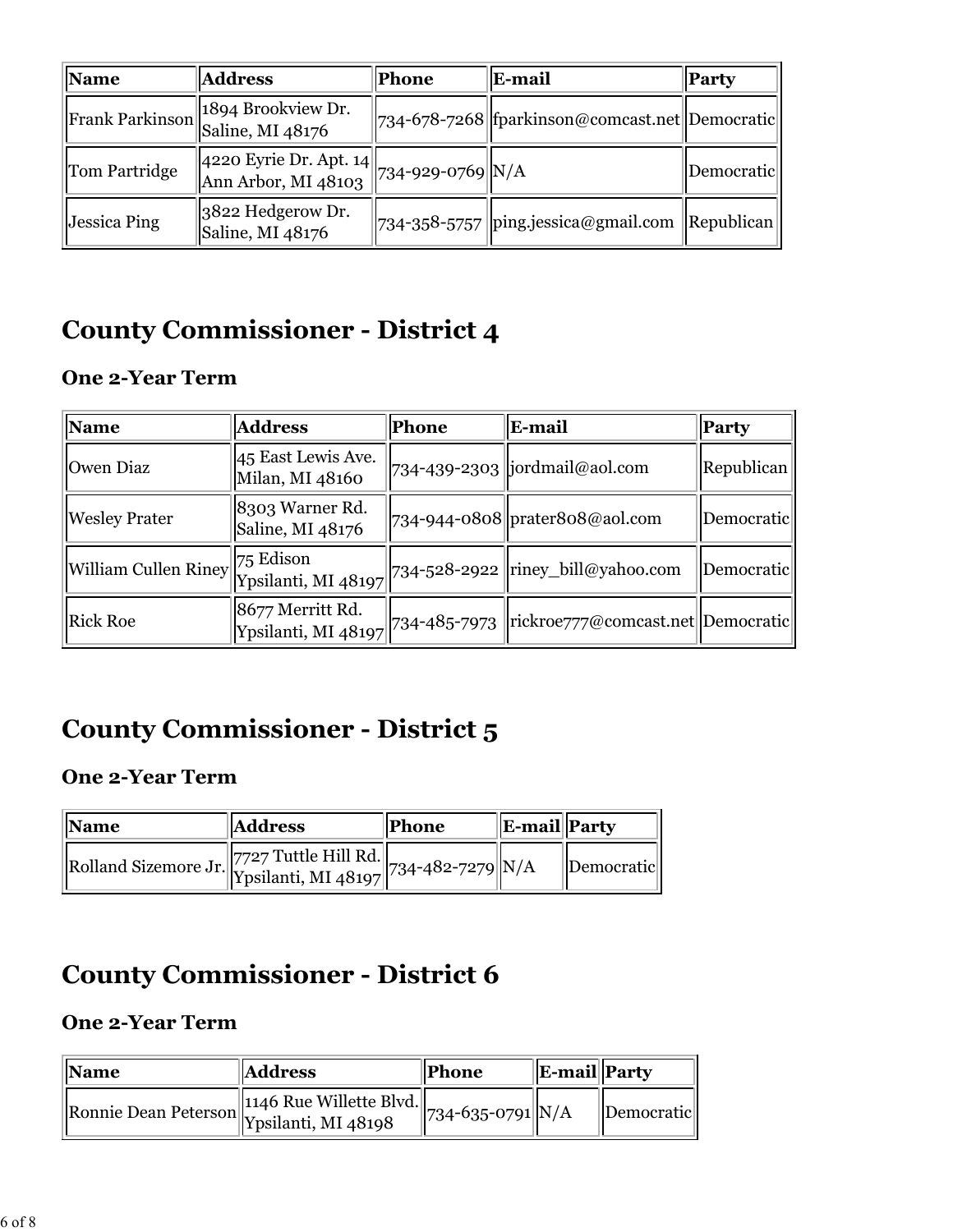### **County Commissioner - District 7**

#### **One 2-Year Term**

| <b>Name</b>   | <b>Address</b>                            | <b>Phone</b> | E-mail                                                  | <b>Party</b>      |
|---------------|-------------------------------------------|--------------|---------------------------------------------------------|-------------------|
| Larry Cox     | 980 W. Bemis Rd.<br>Saline, MI 48176      |              | 734-944-2476  larrycecie@yahoo.com                      | Democratic        |
| Sean Gray     | 5731 Rothbury Ct.<br>Ypsilanti, MI 48197  |              | 734-218-3900 sean@carepointministry@com                 | <b>Republican</b> |
| Jeff Jordan   | 3282 Oak Dr.<br>Ypsilanti, MI 48197       |              | 734-330-3600 jordan2189@comcast.net                     | Democratic        |
| Kristin Judge | 6082 Vineyard Ave.<br>Ann Arbor, MI 48108 |              | 734-646-2088 friendsofkristinjudge@gmail.com Democratic |                   |

### **County Commissioner - District 8**

#### **One 2-Year Term**

| <b>Name</b>                       | <b>Address</b>                           | Phone | E-mail                                                 | Party      |
|-----------------------------------|------------------------------------------|-------|--------------------------------------------------------|------------|
| Barbara Levin Bergman 2045 Geddes |                                          |       | 734-996-5891  barbarabergman@sbcglobal.net  Democratic |            |
| Julie Seagraves                   | 540 Riverview Dr.<br>Ann Arbor, MI 48104 |       | 734-741-9360  jaseagraves@sbcglobal.net                | Democratic |

### **County Commissioner - District 9**

#### **One 2-Year Term**

| <b>Name</b> | <b>Address</b>                                                              | <b>Phone</b> | E-mail                                                                                                                                       | <b>Party</b> |
|-------------|-----------------------------------------------------------------------------|--------------|----------------------------------------------------------------------------------------------------------------------------------------------|--------------|
| Leah Gunn   | 1308 East Stadium<br>  Ann Arbor, MI 48104  734-663-7307  gunnl@comcast.net |              |                                                                                                                                              | Democratic   |
|             |                                                                             |              | $\left\ $ David Z. Kanaan $\left\ $ 195 Harbor Way $\left\ $ 734-604-7557 $\right\ $ david@mysmartdining.com $\left\ $ Democratic $\right\ $ |              |

### **County Commissioner - District 10**